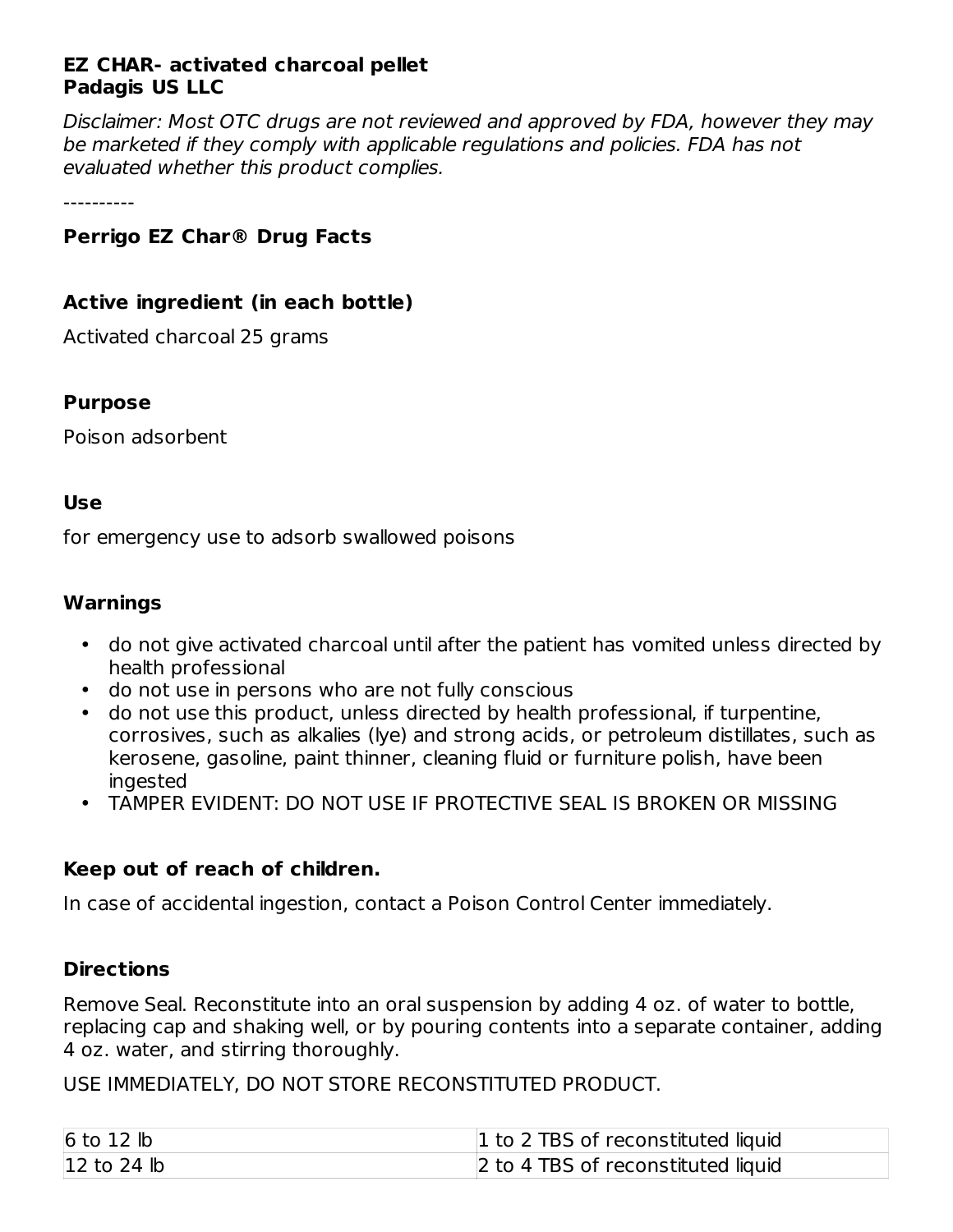| $ 24 \text{ to } 48 $ | 4 to 8 TBS of reconstituted liquid    |
|-----------------------|---------------------------------------|
| $48$ lb +             | entire amount of reconstituted liquid |

Repeat dose immediately, if necessary.

## **Other information**

- each bottle contains: magnesium 35 mg, potassium 18 mg, sodium 57 mg
- if previous attempts to contact a poison control center, emergency medical facility, or health professional were unsuccessful, continue trying
- keep patient active and moving
- save the container of poison
- store at 20° to 25°C (68° to 77°F) [see USP Controlled Room Temperature]

## **Inactive ingredient**

bentonite

## **Questions?**

1-800-328-5113 Serious side effects associated with use of this product may be reported to this number.

## **Package/Label Principal Display Panel**

EZ Char®

ACTIVATED CHARCOAL PELLETS

POISON ADSORBENT

Read label warnings and directions upon buying this product. For help using this product call a Poison Control Center, emergency medical facility, or health professional. If help cannot be reached quickly, follow the directions on the label. In case of poisoning call your Poison Control Center at 1-800-222-1222.

NET WEIGHT 0.88 oz (25 grams)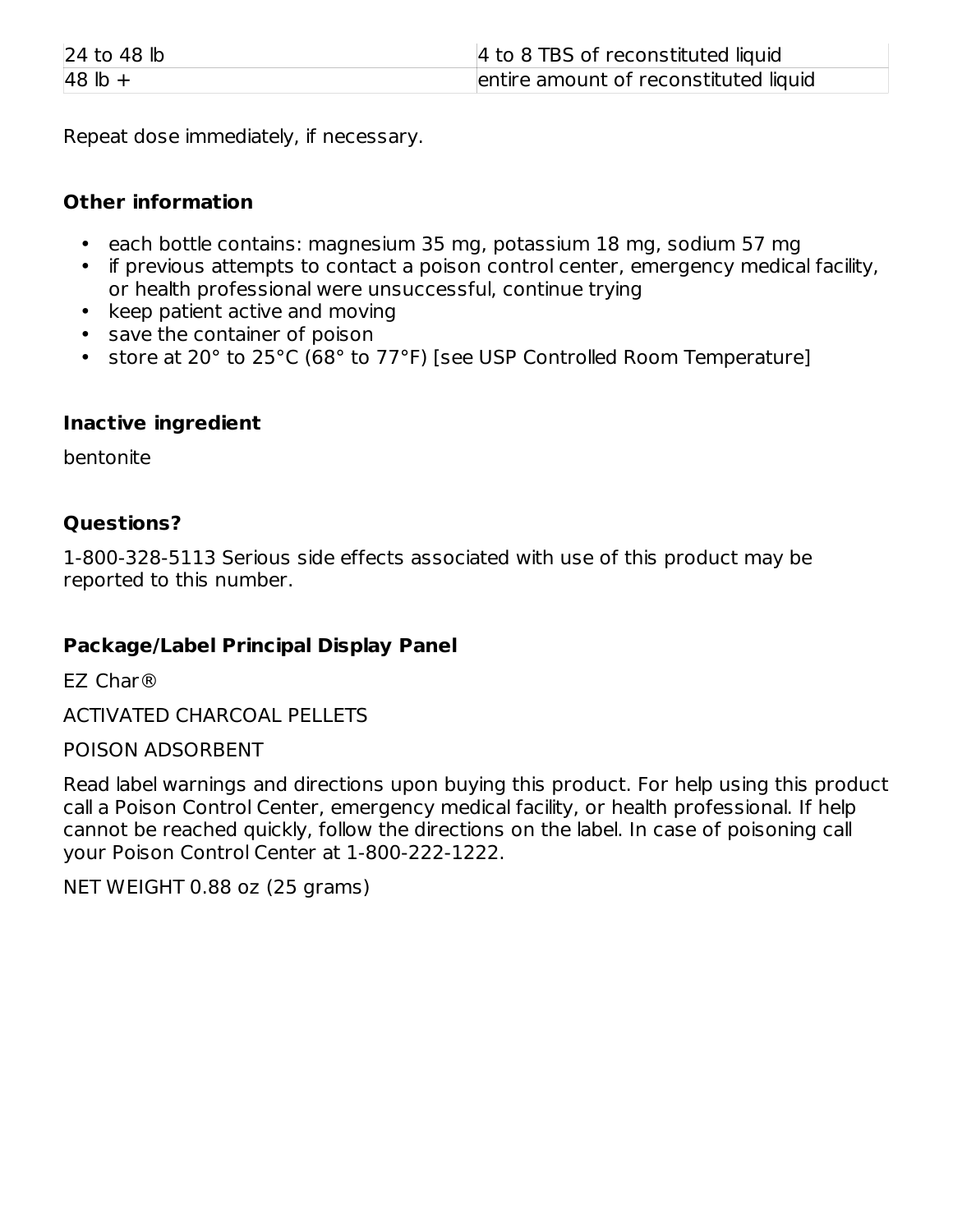| NDC 0574-0122-25<br><b>PZChar</b>                                                                                                                                                                                                                                                                                                                                           | <b>Drug Facts</b><br>Active ingredient (in each bottle)<br><b>Purpose</b><br>Use for emergency use to absorb swallowed poisons<br>Warnings<br>do not give activated charcoal until after the patient has vomited unless                                                                                                                                                                                                                                                                                                                                                                                   | <b>Drug Facts (continued)</b><br>Other Information<br>each bottle contains: magnesium 35 mg,<br>potassium 18 mg, sodium 57 mg<br>if previous attempts to contact a poison<br>control center, emergency medical<br>facility, or health professional were<br>unsuccessful, continue trying                           |
|-----------------------------------------------------------------------------------------------------------------------------------------------------------------------------------------------------------------------------------------------------------------------------------------------------------------------------------------------------------------------------|-----------------------------------------------------------------------------------------------------------------------------------------------------------------------------------------------------------------------------------------------------------------------------------------------------------------------------------------------------------------------------------------------------------------------------------------------------------------------------------------------------------------------------------------------------------------------------------------------------------|--------------------------------------------------------------------------------------------------------------------------------------------------------------------------------------------------------------------------------------------------------------------------------------------------------------------|
| <b>ACTIVATED CHARCOAL PELLETS</b><br><b>POISON ADSORBENT</b>                                                                                                                                                                                                                                                                                                                | directed by health professional<br>do not use in persons who are not fully conscious<br>on do not use this product, unless directed by health professional, if<br>turpentine, corrosives, such as alkalies (lye) and strong acids, or<br>petroleum distillates, such as kerosene, gasoline, paint thinner, cleaning<br>fluid or furniture polish, have been ingested<br>TAMPER EVIDENT: DO NOT USE IF PROTECTIVE SEAL IS BROKEN OR<br><b>MISSING</b><br>Keep out of the reach of children. In case of accidental ingestion, contact                                                                       | keep patient active and moving<br>save the container of poison<br>■ store at 20° to 25°C (68° to 77°F)<br>[see USP Controlled Room Temperature]<br>Inactive Ingredient bentonite<br><b>Questions?1-800-328-5113 Serious</b><br>side effects associated with use of this<br>product may be reported to this number. |
| Read label warnings and directions upon buying this<br>product. For help using this product call a Poison Control<br>Center, emergency medical facility, or health professional.<br>If help cannot be reached quickly, follow the direc<br>Center at 1-800-222-1222.<br>WARNING: Cancer and Reproductive Harm -<br>www.P65Warnings.ca.gov.<br>NET WEIGHT 0.88 oz (25 grams) | a Poison Control Center immediately.<br><b>Directions</b> Remove Seal. Reconstitute into an oral suspension by adding<br>4 oz. of water to bottle, replacing cap and shaking well, or by pouring<br>contents into a separate container, adding 4 oz. water, and stirring throughly.<br>USE IMMEDIATELY, DO NOT STORE RECONSTITUTED PRODUCT.<br>1 to 2 TBS of reconstituted liquid<br>6 to 12 lb<br>12 to 24 lb<br>2 to 4 TBS of reconstituted liquid<br>24 to 48 lb<br>4 to 8 TBS of reconstituted liquid<br>$48$ lb +<br>entire amount of reconstituted liquid<br>Repeat dose immediately, if necessary. | Manufactured By<br><b>Perrigo</b> ®<br>Minneapolis, MN 55427<br>www.perrigo.com<br>2200750 Rev 05-19 B 3S6C7 RT F1                                                                                                                                                                                                 |

|  | <b>EZ CHAR</b> |
|--|----------------|
|--|----------------|

| activated charcoal pellet |  |  |
|---------------------------|--|--|
|---------------------------|--|--|

| <b>Product Information</b>     |                |                           |               |  |  |
|--------------------------------|----------------|---------------------------|---------------|--|--|
| <b>Product Type</b>            | HUMAN OTC DRUG | <b>Item Code (Source)</b> | NDC:0574-0122 |  |  |
| <b>Route of Administration</b> | ORAL           |                           |               |  |  |

| <b>Active Ingredient/Active Moiety</b>                                                 |                                    |                 |  |  |
|----------------------------------------------------------------------------------------|------------------------------------|-----------------|--|--|
| <b>Ingredient Name</b>                                                                 | <b>Basis of</b><br><b>Strength</b> | <b>Strength</b> |  |  |
| <b>ACTIVATED CHARCOAL (UNII: 2P3VMJ3H10) (ACTIVATED CHARCOAL -</b><br>UNII:2P3VWU3H10) | ACTIVATED<br>CHARCOAL              | 25g<br>in 25 g  |  |  |

| <b>Inactive Ingredients</b>         |                        |                     |                        |                      |  |
|-------------------------------------|------------------------|---------------------|------------------------|----------------------|--|
|                                     | <b>Ingredient Name</b> |                     |                        | <b>Strength</b>      |  |
| <b>BENTONITE (UNII: A3N5ZCN45C)</b> |                        |                     |                        |                      |  |
|                                     |                        |                     |                        |                      |  |
| <b>Product Characteristics</b>      |                        |                     |                        |                      |  |
| Color                               | <b>BLACK</b>           | <b>Score</b>        |                        |                      |  |
| <b>Shape</b>                        |                        | <b>Size</b>         |                        |                      |  |
| <b>Flavor</b>                       |                        | <b>Imprint Code</b> |                        |                      |  |
| <b>Contains</b>                     |                        |                     |                        |                      |  |
|                                     |                        |                     |                        |                      |  |
| <b>Packaging</b>                    |                        |                     |                        |                      |  |
| Home Code                           | Doelcomo Docevintion   |                     | <b>Marketing Start</b> | <b>Marketing End</b> |  |